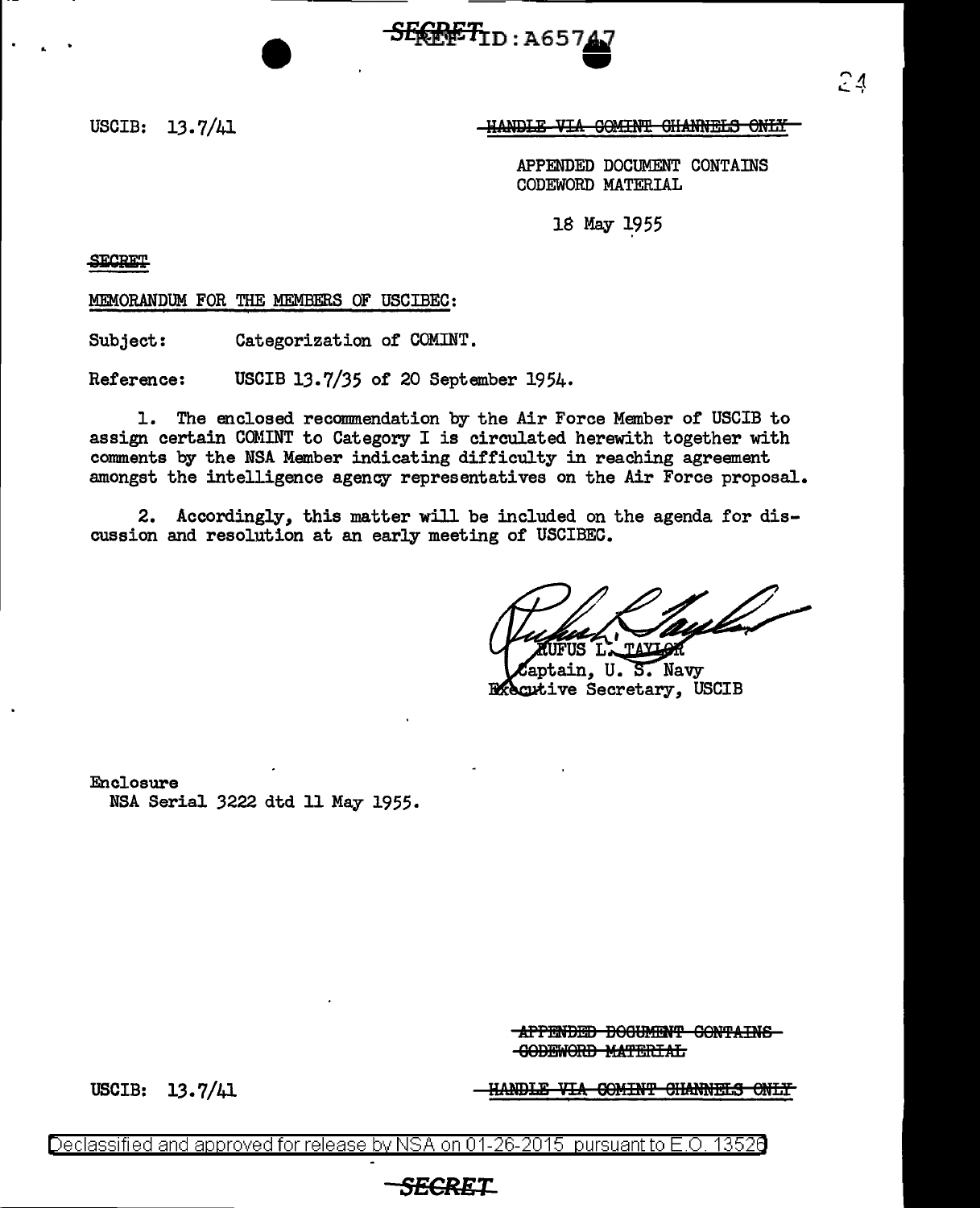NATIONAL SECURITY AGENCY WASHINGTON 25, D. C.

SfifilEfn : A65 7 Q •

Serial: 3222

ll MAY 1955

**-SECRET** 

MEMORANDUM FOR EXECUTIVE SECRETARY, USCIB

SUBJECT: Categorization of COMINT

l. In accordance with the provisions of USCIB 13.7/35, the attached request for assignment of COMINT information to Category- I was submitted by the Chief of Staff, USAF, to the Director, NSA.

2. It was not possible to receive the approval of the intelligence agency representatives with whom this agency must coordinate actions in the assignment 0£ COM.INT to the various categories. In view of the wide scope of the request, important security considerations, and possible relationship of the request to the recent recommendation of the Killian Committee, it was considered the matter should be referred to USCIB.

3. It is requested that action be undertaken to place this matter before USCIB or USCIBEC as you consider appropriate.

FOR THE DIRECTOR:

(Signed) JOHN B. ACKERMAN Major General, U.S. Air Force Vice Director

**Inclosure** a/s

> APPENDED DOCUMENTS CONTAIN COPEWORD MATERIAL

**HANDLE VIA COMINT CHANNELS ONLY** 

Enclosure with USCIB 13.7/41 dtd 18 May 1955.

## **SECRET**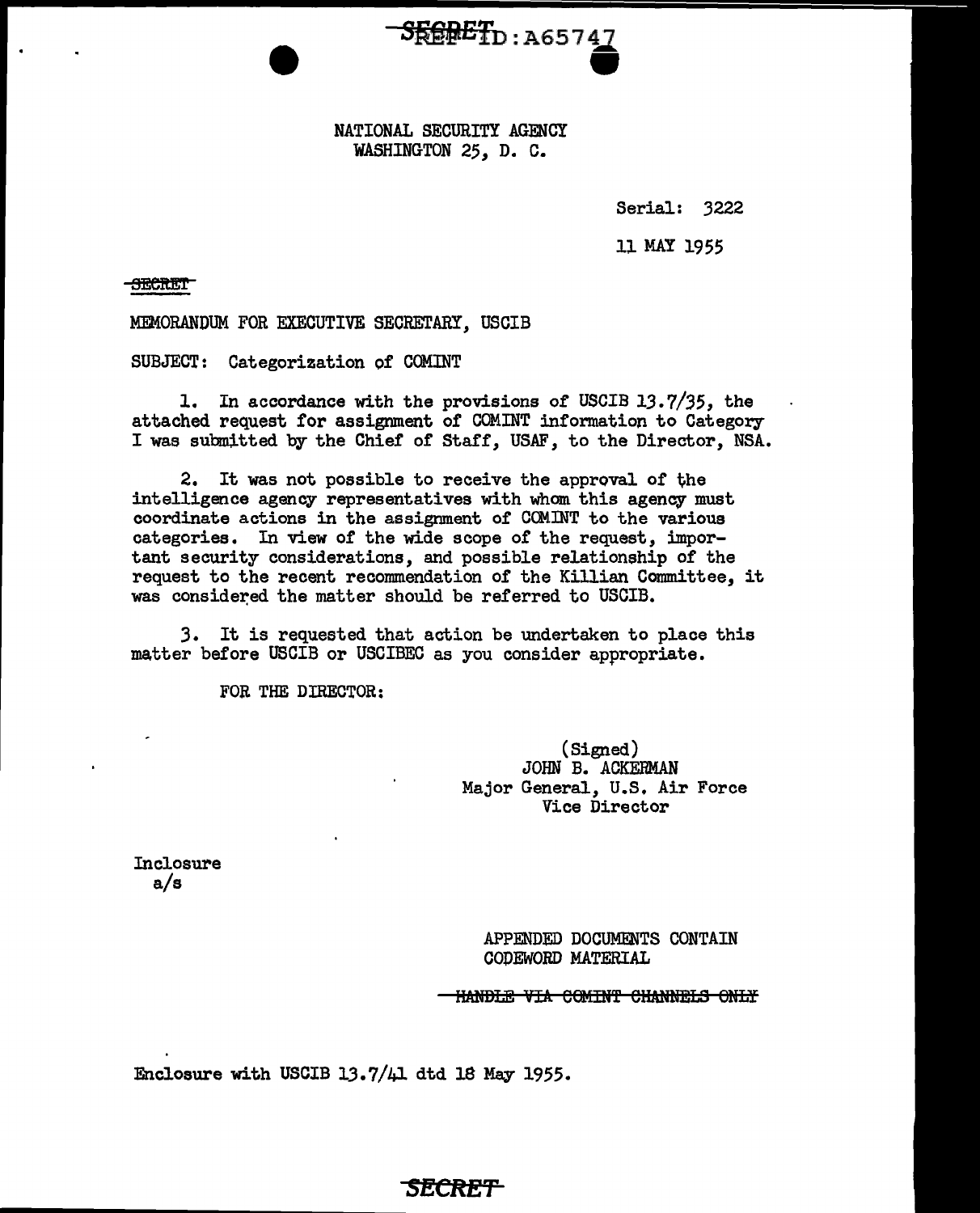

DEPARTMENT OF THE AIR FORCE Headquarters United States Air Force Washington 25, D. C.

SS#l2,404

SECRET PIVOT

19 APR 1955

AFOIN-1A3

SUBJECT:  $\left\{\text{Confidential}\right\}$  Categorization of Comint

TO: Director National Security Agency 3801 Nebraska Avenue Washington 25, D. C.

1. Reference is made to USCIB 13.7/35 wherein you were designated as the USCIB "Agent responsible for the preparation and maintenance of lists of Comint assigned to categories.

2. Concepts in Air Force planning for tactical Comint support of air commanders are based primarily upon the passing of Category I Comint to non-indoctrinated persons of the air operations system. In order that maximum operational benefit consistent with security may be derived therefrom, Comint close-support plans must be a reality in all overseas theaters, as well as the Zone of Interior, before the outbreak of hostilities.

*3.* As Comint is presently categorized, Radio Squadrons, Mobile in support of air units facing an enemy in other than the South China area are not permitted to pass information derived from enemy air voice traffic to U.S. air controllers without prior approval. It is therefore vital that action be taken now to approve for immediate assignment to Category I all information of immediate operational use and of extreme perishable nature resulting from the monitoring of enemy air defense circuits, voice-ground controller, and air-to-air voice and/or CW traffic, regardless of the nationality or origin or language employed.

4. It is recommended that the "assigned" Category I be reconstituted to include the following:

a. Plain-text tactical or operational traffic emanating from either ground or airborne transmitters, which relates to the activity and/or control of aircraft, early warning, artillery direction and movement of front line units, regardless of the language employed or point of origin. This does not include the results of advanced traffic analysis or interpretations of complex changing call-sigp systems derived from Category II or III sources.

b. Procedural and map reference systems used in conjunction